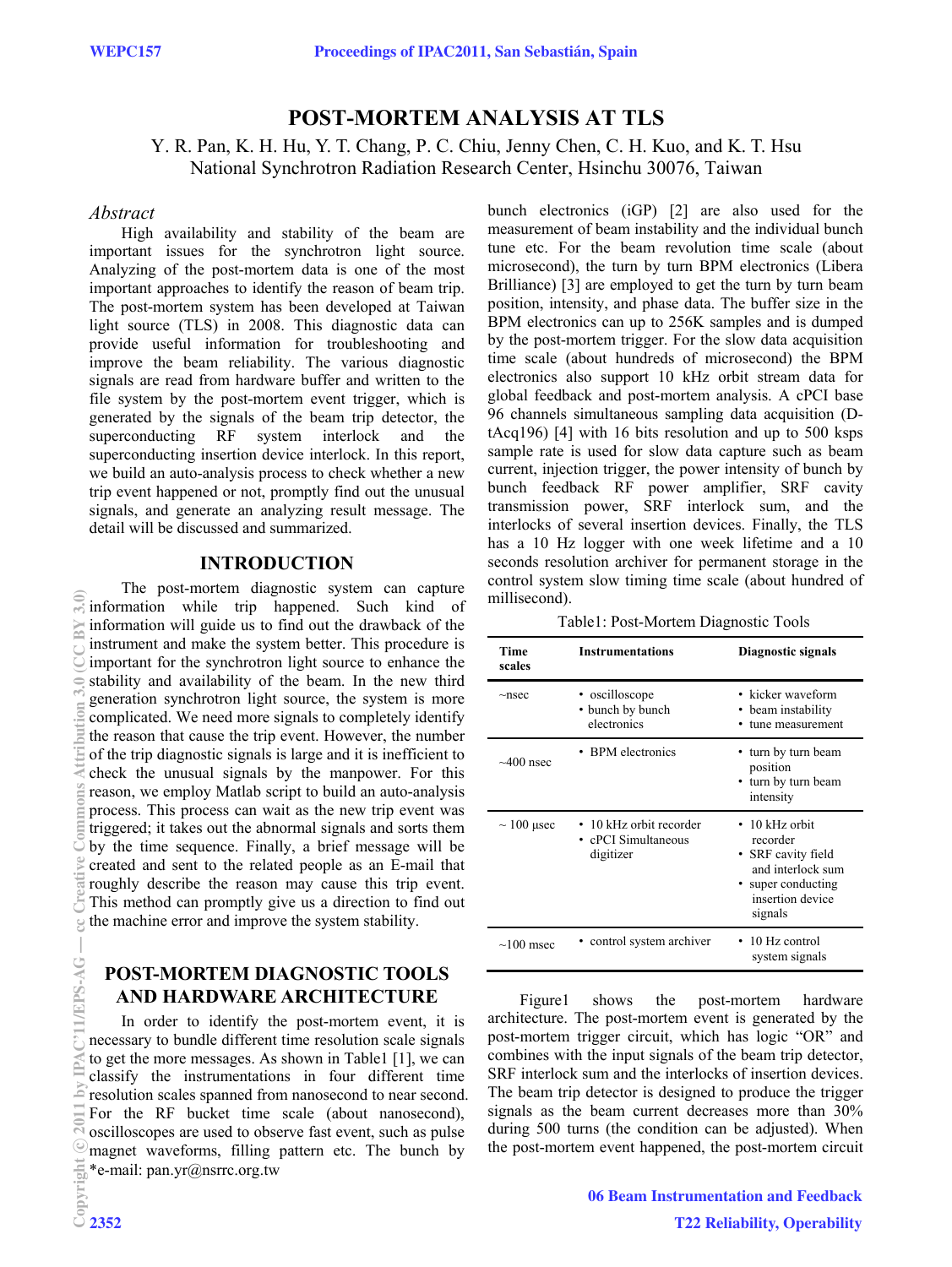sends the output triggers to dump the inner buffers of different diagnostic tools. These data will be transmitted to the data server and storage through the Ethernet.



Figure1: Post-mortem hardware architecture

#### **POST-MORTEM EVENT AUTO-ANALYSIS PROCESS**

Figure2 shows the flow chart of the post-mortem event auto-analysis process. The data server will be checked by the Matlab script in every five minutes. Once the new data are found, the process will load the postmortem data from the data server and checks all signals one by one to find out the abnormal signals, and then points out the timestamp where the error was occurred. According to these timestamps we can sort them by time and obtain the time sequence of this post-mortem event. Some diagrams about the abnormal signals will then be plotted and send to the related people together with a short description related to this event including the date, time, and the time sequence of abnormal signals to tell them the possible reason that may cause this event.



Figure2: Flow chart of post-mortem event auto-analysis Process.

# **RESULT EXAMPLES OF TRIP EVENTS**

There are two post-mortem events in the machine maintenance time shown below as the examples. The red

T22 Reliability, Operability 2353

circles are marked on the signal plot point out the time stamps when the abnormal signals starting variation.

#### *IASW-R4 Interlock Active*

The event as shown in Figure3 is guided by the IASW-R4 (in-achromatic superconducting wiggler) interlock active and trip the power supply. It affects the horizontal orbit changed and is reflected by the correct power supply. The transverse instability is also excited, result the beam loss and IASW-R4 quench. Finally the SRF interlock is active to induce the orbit shrink effect before the beam died. The reason of the IASW-R4 interlock active can come from the 10Hz control system archive. It shows that the interlock active by the pressure of the gaseous Nitrogen is too high when the liquid Nitrogen is refilled. After increasing the threshold of the pressure meter, this trouble is solved.



Figure3: The beam trip causes by IASW-R4 interlock active.

### *Transverse Instability Growth*

Example is unsverse Instability Growth<br>This event is governed by transverse instability grows up and induces the beam loss. The fast variance of the beam current leads the LLRF feedback system could not capture, hence the reflection power is too high to active the SRF interlock, which trips the input microwave power and protects the cavity. The cavity filed decays after the RF transmitter trip, the stored electrons will loss energy which result the orbit shrink and appear the dispersion pattern. This motion leads the electron beam to contract its closed orbit and hit on the vacuum chamber. The lost electrons may hit IASW-R2, IASW-R4 and IASW-R6; induce local heating of the superconducting coil which causes quench happened. While the interlocks of these three magnets are active to trip the power supply